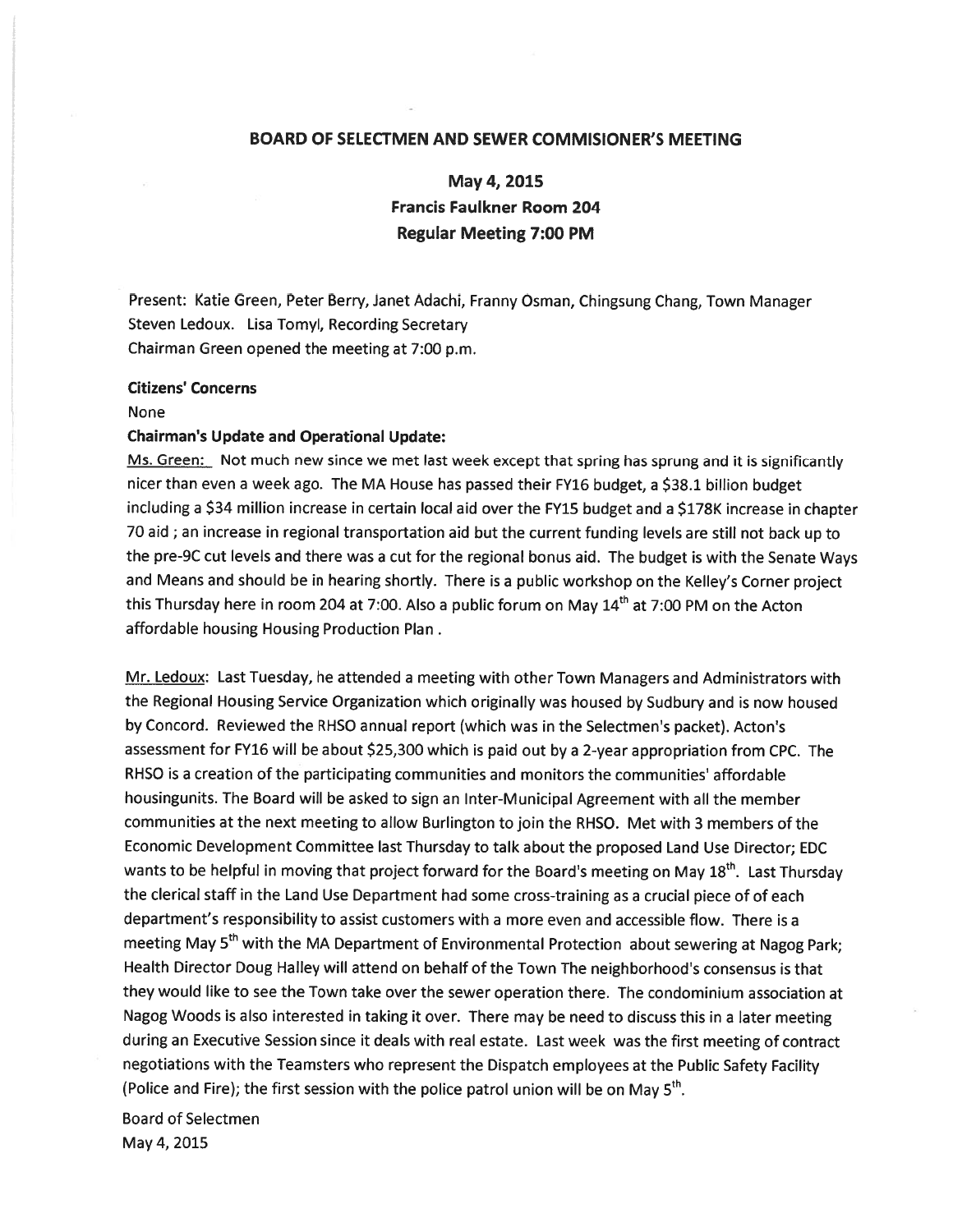### Public Hearings and Appointments

1. National Grid Gas Main Installation Petition Ms. Green read the public hearing notice. Town Engineer Corey York has requested that National Grid to contact the DPW before beginning work. Resident Barry Rosen , who also serves on the Acton Water District's Water Land Management Advisory Committee, asked several questions regarding the installation of the gas main: reason for, location of feed line, composition of <sup>p</sup>iping, use of directional drilling, what happens if encounter the abundant ledge. The National Grid representative said the installation was to connect 3 Woodchester Drive, and affirmed the use of directional drilling. Mr. Rosen requested that the Board consider deferring their approva<sup>l</sup> of the installation of the gas main until National Grid provided answers to the remaining questions. Ms. Adachi suggested that National Grid confer directly with the Acton Water District to address any AWD concerns about the proposed installation.

Ms. Adachi moved to continue to May  $18<sup>th</sup>$  at 7:35 PM. Ms. Osman seconded – All Ayes

2. Amendment to Class 1 Dealer-Seller License, Swanson Buick GMC Truck, Inc. - Ms. Green read the public hearing notice. No applicant representative was present. Neither Mr. Chang nor Mr. Berry was comfortable approving the amendment to the license application without the applicant's presence. Ms. Adachi moved to continue to May  $18<sup>th</sup>$  7:45 PM, Mr. Chang seconded. All Ayes

# Selectmen's Business

Design Review Board Discussion of Proposed Revisions to Charge - Ms. Adachi gave an overview of the propose<sup>d</sup> revisions of the DRB charge. The Board weighed in with their comments and suggestions regarding the wording of the suggested changes of the charge. Ms. Green thanked MS. Adachi with the work that the DRB has done in coming up with the suggestions of the change of the charge. Mr. Chang move to the change to the charter, Ms. Osman seconded. All Ayes

## Selectmen's Reports:

Mr. Berry: Green Advisory Board: considering broadening their charge to include <sup>a</sup> range of environmental issues. as opposed to just energy; <sup>I</sup> encouraged them to do so, in order for the Town to fully use their talents; their input could have been helpful on SMART [Save Money and Reduce Trash].

Kelly's Corner Steering Committee: Cecil Group has pu<sup>t</sup> together propose<sup>d</sup> zoning changes and design guidelines for Kelly's corner; estimating \$8 million for infrastructure improvements; Main street concept; Cecil group worked on similar project in Wayland at the intersection of Rts. 20 and 27, which is completed; public information session is scheduled for May 7; the committee needs <sup>a</sup> new member appointed and <sup>I</sup> will recommend <sup>a</sup> candidate for appointment at the next Selectmen's meeting.

CPA - Recommending appointing a committee to study how the CPA has worked so far and make recommendations for possible changes. <sup>I</sup> will pu<sup>t</sup> together <sup>a</sup> charge and possible makeup for the committee.

Board of Selectmen May 4, 2015